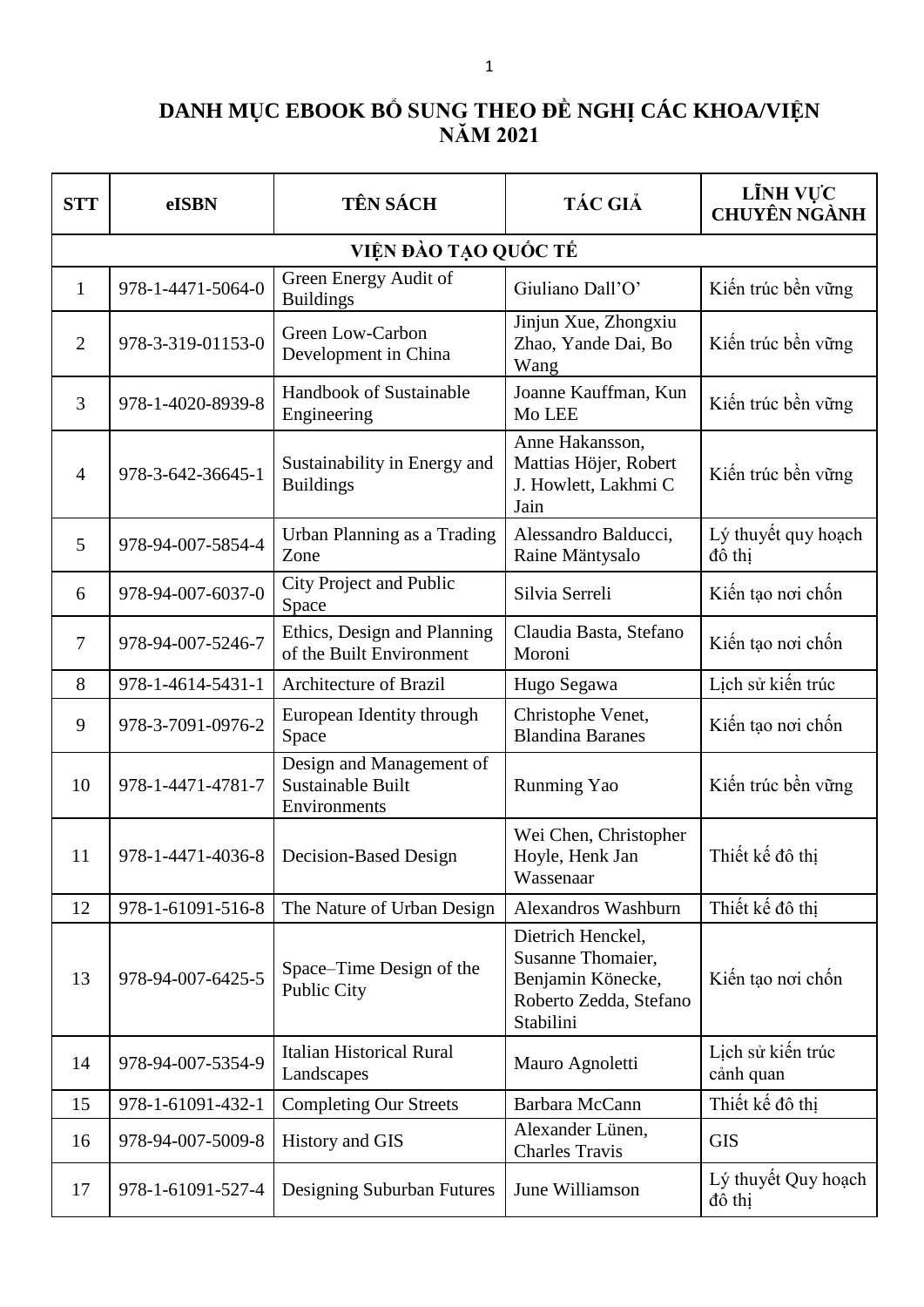| <b>STT</b> | eISBN             | <b>TÊN SÁCH</b>                                                                                                                        | <b>TÁC GIẢ</b>                                                                             | LĨNH VỰC<br><b>CHUYÊN NGÀNH</b> |
|------------|-------------------|----------------------------------------------------------------------------------------------------------------------------------------|--------------------------------------------------------------------------------------------|---------------------------------|
| 18         | 978-1-61091-447-5 | Good Urbanism                                                                                                                          | Nan Ellin                                                                                  | Kiến tạo nơi chốn               |
| 19         | 978-88-470-2880-7 | <b>Urban Landscapes</b>                                                                                                                | Massimo Sargolini                                                                          | Kiến trúc cảnh quan             |
| 20         | 978-94-007-5631-1 | Designing the Urban<br>Renaissance                                                                                                     | Francesco Vescovi                                                                          | Thiết kế đô thị                 |
| 21         | 978-1-61091-209-9 | Measuring Urban Design                                                                                                                 | Reid Ewing, Otto<br>Clemente                                                               | Thiết kế đô thị                 |
| 22         | 978-94-007-4997-9 | Crime Modeling and<br><b>Mapping Using Geospatial</b><br>Technologies                                                                  | Michael Leitner                                                                            | Xã hội học đô thị               |
|            |                   |                                                                                                                                        | William P. Stewart,                                                                        | Kiến tạo nơi chốn               |
| 23         | 978-94-007-5802-5 | <b>Place-Based Conservation</b>                                                                                                        | Daniel R. Williams,<br>Linda E. Kruger                                                     | Tái tạo và cải tạo              |
| 24         | 978-3-642-33377-4 | Sustainable Land Use and<br>Rural Development in<br><b>Southeast Asia: Innovations</b><br>and Policies for<br><b>Mountainous Areas</b> | Holger L. Fröhlich,<br>Pepijn<br>Schreinemachers, Karl<br>Stahr, Gerhard<br><b>Clemens</b> | Thiết kế đô thi                 |
| 25         | 978-3-642-34735-1 | <b>Megacity Mobility Culture</b>                                                                                                       |                                                                                            | Quy hoạch giao<br>thông         |
| 26         | 978-94-007-5796-7 | Climate Change and Water<br>Governance                                                                                                 | <b>Margot Hill</b>                                                                         | Kiến trúc bền vững              |
| 27         | 978-1-61091-525-0 | How to Study Public Life                                                                                                               | Jan Gehl, Birgitte<br>Svarre                                                               | Kiến tạo nơi chốn               |
| 28         | 978-94-007-4942-9 | <b>Wastewater Reuse and</b><br>Management                                                                                              | Sanjay K. Sharma,<br>Rashmi Sanghi                                                         | Môi trường đô thị               |
| 29         | 978-94-007-5603-8 | Physical and Physiological<br><b>Forest Ecology</b>                                                                                    | Pertti Hari, Kari<br>Heliövaara, Liisa<br>Kulmala                                          | Sinh thái học ứng<br>dụng       |
| 30         | 978-1-4614-4352-0 | <b>System of Open Spaces</b>                                                                                                           | Raquel Tardin                                                                              | Không gian mở đô<br>thị         |
| 31         | 978-94-007-6790-4 | An Ecosystem Approach to<br>Sustainable Agriculture                                                                                    | Carl F. Jordan                                                                             | Sinh thái học ứng<br>dụng       |
| 32         | 978-94-007-5255-9 | Land Use Dynamics in a                                                                                                                 | Shahab Fazal                                                                               | Quy hoạch đô thị                |
|            |                   | Developing Economy                                                                                                                     |                                                                                            | Kinh tế đô thị                  |
| 33         | 978-3-642-29470-9 | The Interplay between<br>Urban Development,                                                                                            | Ebru A. Gencer                                                                             | Thiết kế đô thị                 |
|            |                   | Vulnerability, and Risk<br>Management                                                                                                  |                                                                                            | Quản lý dự án                   |
| 34         | 978-1-61091-504-5 | The Guide to Greening<br>Cities                                                                                                        | Sadhu Aufochs<br>Johnston, Steven S.<br>Nicholas, Julia Parzen                             | Quy hoạch bền vững              |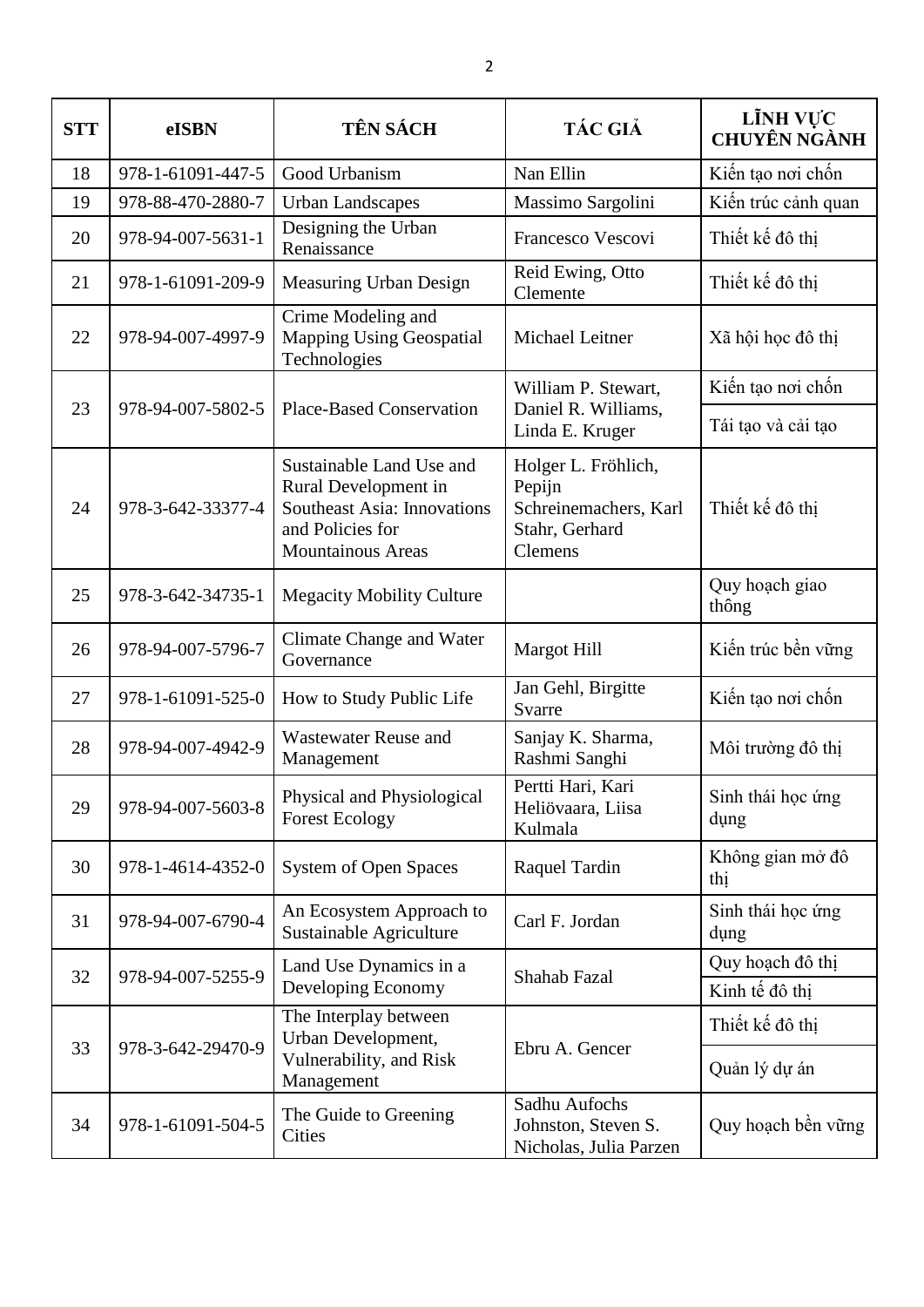| <b>STT</b> | eISBN             | TÊN SÁCH                                                                               | <b>TÁC GIẢ</b>                                                           | LĨNH VỰC<br><b>CHUYÊN NGÀNH</b> |
|------------|-------------------|----------------------------------------------------------------------------------------|--------------------------------------------------------------------------|---------------------------------|
| 35         | 978-3-642-37533-0 | <b>Planning Support Systems</b><br>for Sustainable Urban<br>Development                | Stan Geertman, Fred<br>Toppen, John Stillwell                            | Quy hoạch bền vững              |
| 36         | 978-94-007-5003-6 | Methods and Procedures for<br><b>Building Sustainable</b><br><b>Farming Systems</b>    | Ana Alexandra Marta-<br>Costa, Emiliana L. D.<br>G. Soares da Silva      | Kiến trúc bền vững              |
| 37         | 978-4-431-54340-4 | <b>Environmental Leadership</b><br>Capacity Building in Higher<br>Education            | Takashi Mino, Keisuke<br>Hanaki                                          | Kiến trúc bền vững              |
| 38         | 978-3-319-00624-6 | Historical Land Use/Land<br><b>Cover Classification Using</b><br><b>Remote Sensing</b> | Wafi Al-Fares                                                            | <b>GIS</b>                      |
| 39         | 978-4-431-54379-4 | <b>Sustainable Transport</b><br><b>Studies in Asia</b>                                 | Akimasa Fujiwara,<br>Junyi Zhang                                         | Quy hoạch Giao<br>thông đô thị  |
| 40         | 978-1-61091-199-3 | Principles of Ecological<br>Landscape Design                                           | <b>Travis Beck</b>                                                       | Sinh thái học ứng<br>dụng       |
|            |                   |                                                                                        |                                                                          | Kiến trúc cảnh quan             |
| 41         | 978-94-007-5922-0 | Spatial Planning and<br><b>Sustainable Development</b>                                 | Mitsuhiko Kawakami,<br>Zhen-jiang Shen, Jen-te<br>Pai, Xiao-lu Gao, Ming | Kiến trúc bền vững              |
|            |                   |                                                                                        | <b>Zhang</b>                                                             | Quy hoạch bền vững              |
| 42         | 978-94-007-5252-8 | The Space-Economic<br>Transformation of the City                                       | Peter Bachtold                                                           | Kiến tạo nơi chốn               |
|            |                   |                                                                                        |                                                                          | Kinh tế đô thị                  |
| 43         | 978-3-642-32316-4 | Advances in Spatial Data<br>Handling                                                   | Sabine Timpf, Patrick<br>Laube                                           | <b>GIS</b>                      |
| 44         | 978-1-59726-322-1 | <b>Creating Green Roadways</b>                                                         | James L. Sipes,<br>Matthew L Sipes                                       | Kiến trúc cảnh quan             |
| 45         | 978-94-007-5995-4 | Mechanism Design for<br>Sustainability                                                 | Zongwei Luo                                                              | Kiến trúc bền vững              |
| 46         | 978-3-642-30235-0 | <b>Plant and Vegetation</b>                                                            | Franco Pedrotti                                                          | Sinh thái học ứng<br>dụng       |
|            |                   | Mapping                                                                                |                                                                          | <b>GIS</b>                      |
| 47         | 978-94-007-5666-3 | Urbanization and<br>Sustainability                                                     | Christopher G Boone,<br>Michail Fragkias                                 | Đô thị hóa                      |
|            |                   | KHOA KIẾN TRỨC NỘI THẤT                                                                |                                                                          |                                 |
| 48         | 978-1-61091-505-2 | Design for an Empathic<br>World                                                        | Sim Van der Ryn                                                          | Hình thành ý tưởng              |
| 49         | 978-3-319-00855-4 | Anthropological<br>Perspectives on Intangible<br><b>Cultural Heritage</b>              | Lourdes Arizpe,<br>Cristina Amescua                                      | Hình thành ý tưởng              |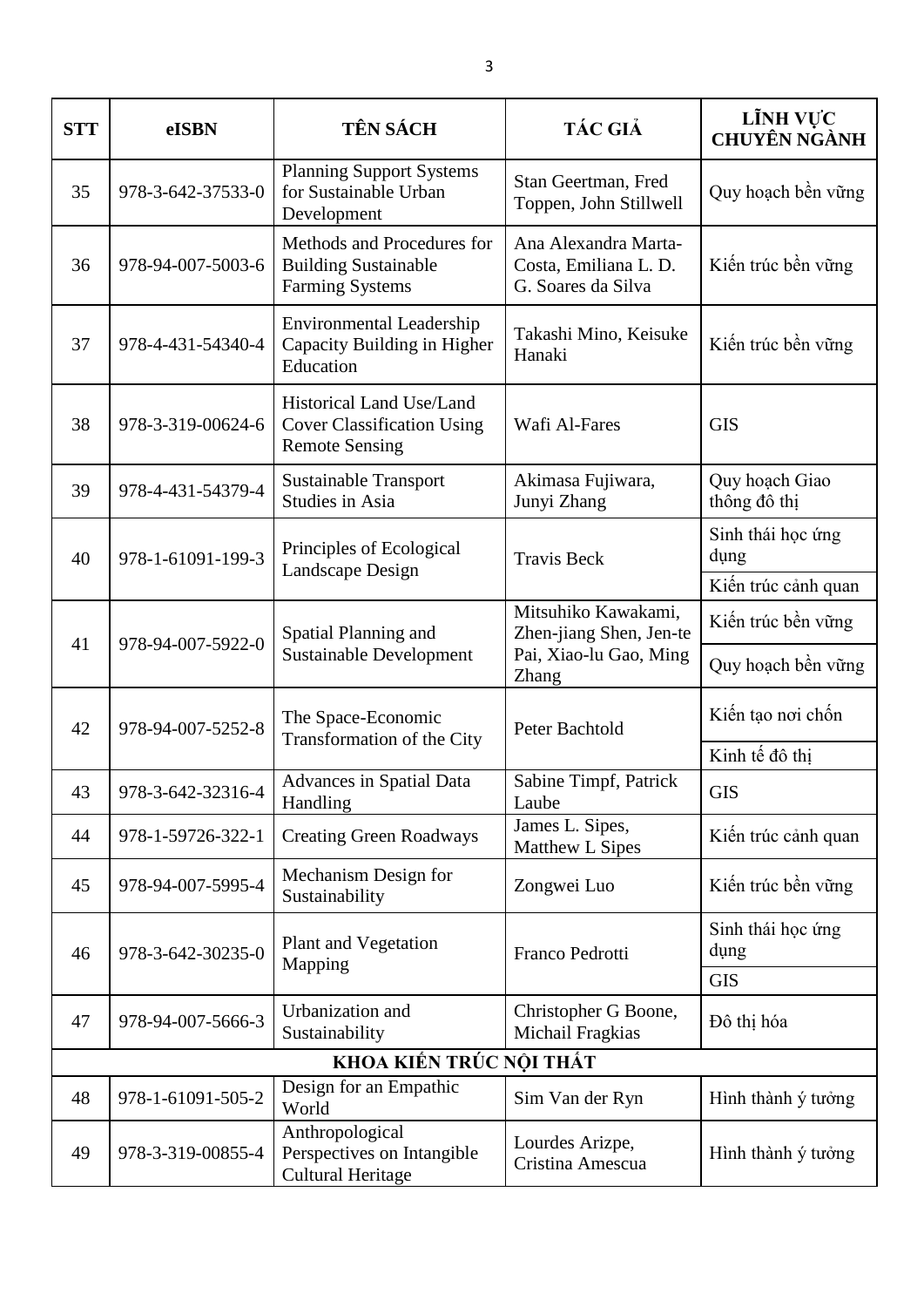| <b>STT</b> | eISBN             | <b>TÊN SÁCH</b>                                                                           | <b>TÁC GIẢ</b>                                                                                        | LĨNH VỰC<br><b>CHUYÊN NGÀNH</b> |
|------------|-------------------|-------------------------------------------------------------------------------------------|-------------------------------------------------------------------------------------------------------|---------------------------------|
| 50         | 978-1-4614-5828-9 | Sustainable Built<br>Environments                                                         | Vivian Loftness,<br>Dagmar Haase                                                                      | Kiến trúc sinh thái             |
| 51         | 978-3-642-33497-9 | Eco- and Renewable Energy<br>Materials                                                    | Yong Zhou                                                                                             | Kiến trúc sinh thái             |
|            |                   | KHOA KIẾN TRÚC                                                                            |                                                                                                       |                                 |
| 52         | 978-1-4471-4622-3 | Practical Approach to<br>Exergy and<br>Thermoeconomic Analyses<br>of Industrial Processes | Enrique Querol, Borja<br>Gonzalez-Regueral,<br>Jose Luis Perez-<br>Benedito                           |                                 |
| 53         | 978-1-4471-5143-2 | Assessment and Simulation<br><b>Tools for Sustainable</b><br><b>Energy Systems</b>        | <b>Fausto Cavallaro</b>                                                                               |                                 |
| 54         | 978-1-4471-5286-6 | Global Energy Policy and<br>Security                                                      | Walter Leal Filho,<br><b>Vlasios Voudouris</b>                                                        |                                 |
| 55         | 978-1-4471-5550-8 | Recent Trends in the<br><b>Condition Monitoring of</b><br>Transformers                    | Sivaji Chakravorti,<br>Debangshu Dey,<br><b>Biswendu Chatterjee</b>                                   |                                 |
| 56         | 978-1-4614-4349-0 | <b>Practicing Sustainability</b>                                                          | Guru Madhavan,<br>Barbara Oakley, David<br>Green, David Koon,<br>Penny Low                            |                                 |
| 57         | 978-1-4614-5820-3 | <b>Renewable Energy Systems</b>                                                           | Martin Kaltschmitt,<br>Nickolas J. Themelis,<br>Lucien Y. Bronicki,<br>Lennart Söder, Luis A.<br>Vega |                                 |
| 58         | 978-1-4614-5844-9 | <b>Transportation Technologies</b><br>for Sustainability                                  | Mehrdad Ehsani, Fei-<br>Yue Wang, Gary L.<br><b>Brosch</b>                                            |                                 |
| 59         | 978-1-4614-7348-0 | Quintessential Cities,<br>Accountable to the Future                                       | Voula Mega                                                                                            |                                 |
| 60         | 978-1-4614-7588-0 | Causes, Impacts and<br><b>Solutions to Global</b><br>Warming                              | Ibrahim Dincer, Can<br>Ozgur Colpan, Fethi<br>Kadioglu                                                |                                 |
| 61         | 978-1-61091-515-1 | Mortgaging the Earth                                                                      | <b>Bruce Rich</b>                                                                                     |                                 |
| 62         | 978-1-61091-534-2 | Urban Street Design Guide                                                                 | <b>NACTO</b>                                                                                          |                                 |
| 63         | 978-3-319-00284-2 | Renewable Energy for<br><b>Unleashing Sustainable</b><br>Development                      | Emanuela Colombo,<br>Stefano Bologna,<br>Diego Masera                                                 |                                 |
| 64         | 978-3-642-16405-7 | <b>GPU Solutions to Multi-</b><br>scale Problems in Science<br>and Engineering            | David A. Yuen, Long<br>Wang, Xuebin Chi,<br>Lennart Johnsson, Wei<br>Ge, Yaolin Shi                   |                                 |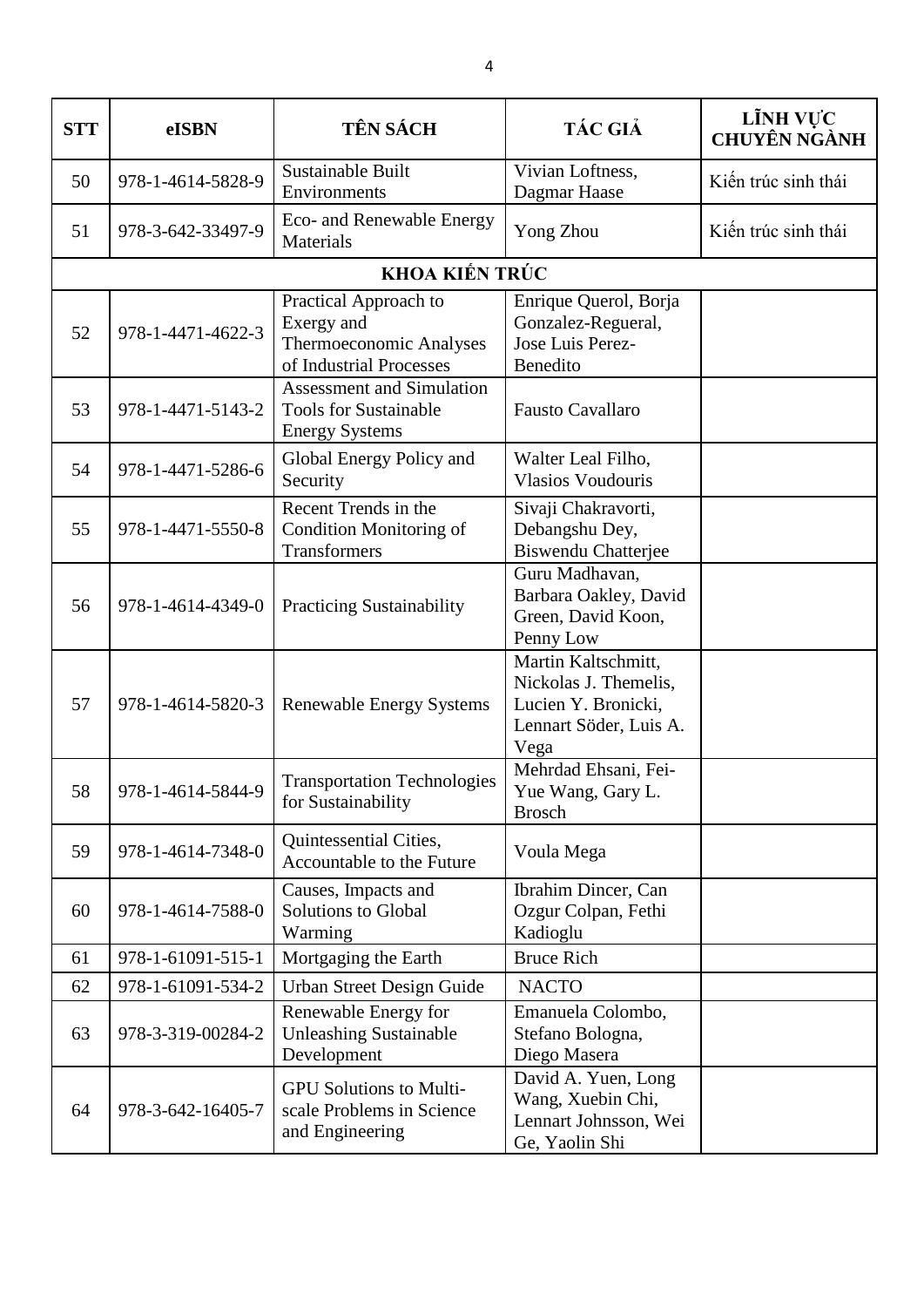| <b>STT</b> | eISBN               | TÊN SÁCH                                                                                       | <b>TÁC GIẢ</b>                                                                         | LĨNH VỰC<br><b>CHUYÊN NGÀNH</b> |  |  |
|------------|---------------------|------------------------------------------------------------------------------------------------|----------------------------------------------------------------------------------------|---------------------------------|--|--|
| 65         | 978-3-642-22048-7   | <b>Enabling Responsible</b><br>Living                                                          | Ulf Schrader, Vera<br>Fricke, Declan Doyle,<br>Victoria W. Thoresen                    |                                 |  |  |
| 66         | 978-3-642-27723-8   | Fluid Dynamics in Physics,<br>Engineering and<br><b>Environmental Applications</b>             | Jaime Klapp, Abraham<br>Medina, Anne Cros,<br>Carlos A. Vargas                         |                                 |  |  |
| 67         | 978-3-642-34324-7   | Control Theory for<br>Engineers                                                                | Brigitte d'Andréa-<br>Novel, Michel De Lara                                            |                                 |  |  |
| 68         | 978-3-642-34848-8   | Rediscovering the World                                                                        | Benjamin Hennig                                                                        |                                 |  |  |
| 69         | 978-3-642-37030-4   | Mitigating Climate Change                                                                      | Anshuman Khare,<br>Terry Beckman                                                       |                                 |  |  |
| 70         | 978-3-642-38451-6   | Urban Air Quality in Europe                                                                    | Mar Viana                                                                              |                                 |  |  |
| 71         | 978-4-431-54343-5   | Climate Change,<br><b>Agriculture and Rural</b><br>Livelihoods in Developing<br>Countries      | Keshav Lall Maharjan,<br>Niraj Prakash Joshi                                           |                                 |  |  |
| 72         | 978-94-007-4476-9   | Project Management for<br>Environmental,<br>Construction and<br><b>Manufacturing Engineers</b> | Nolberto Munier                                                                        |                                 |  |  |
| 73         | 978-94-007-4878-1   | Sustainable Development                                                                        | Anne E. Egelston                                                                       |                                 |  |  |
| 74         | 978-94-007-5506-2   | <b>Land Subsidence Analysis</b><br>in Urban Areas                                              | David G. Zeitoun,<br>Eliyahu Wakshal                                                   |                                 |  |  |
| 75         | 978-94-007-5518-5   | Research, Action and<br>Policy: Addressing the<br>Gendered Impacts of<br><b>Climate Change</b> | Margaret Alston, Kerri<br>Whittenbury                                                  |                                 |  |  |
| 76         | 978-94-007-6016-5   | Climate Change and Island<br>and Coastal Vulnerability                                         | J. Sundaresan, S.<br>Sreekesh, AL<br>Ramanathan, Leonard<br>Sonnenschein, Ram<br>Boojh |                                 |  |  |
| 77         | 978-94-007-6184-1   | <b>Cities at Risk</b>                                                                          | Helene Joffe, Tiziana<br>Rossetto, John Adams                                          |                                 |  |  |
| 78         | 978-94-007-6208-4   | Disentangling Migration<br>and Climate Change                                                  | Thomas Faist, Jeanette<br>Schade                                                       |                                 |  |  |
| 79         | 978-94-007-6229-9   | Treatise on Sustainability<br>Science and Engineering                                          | I.S. Jawahir, S.K.<br>Sikdar, Y. Huang                                                 |                                 |  |  |
| 80         | 978-94-007-6661-7   | Global Change, Energy<br><b>Issues and Regulation</b><br>Policies                              | Jean Bernard Saulnier,<br>Marcelo D. Varella                                           |                                 |  |  |
|            | TÔNG CỘNG: 80 ebook |                                                                                                |                                                                                        |                                 |  |  |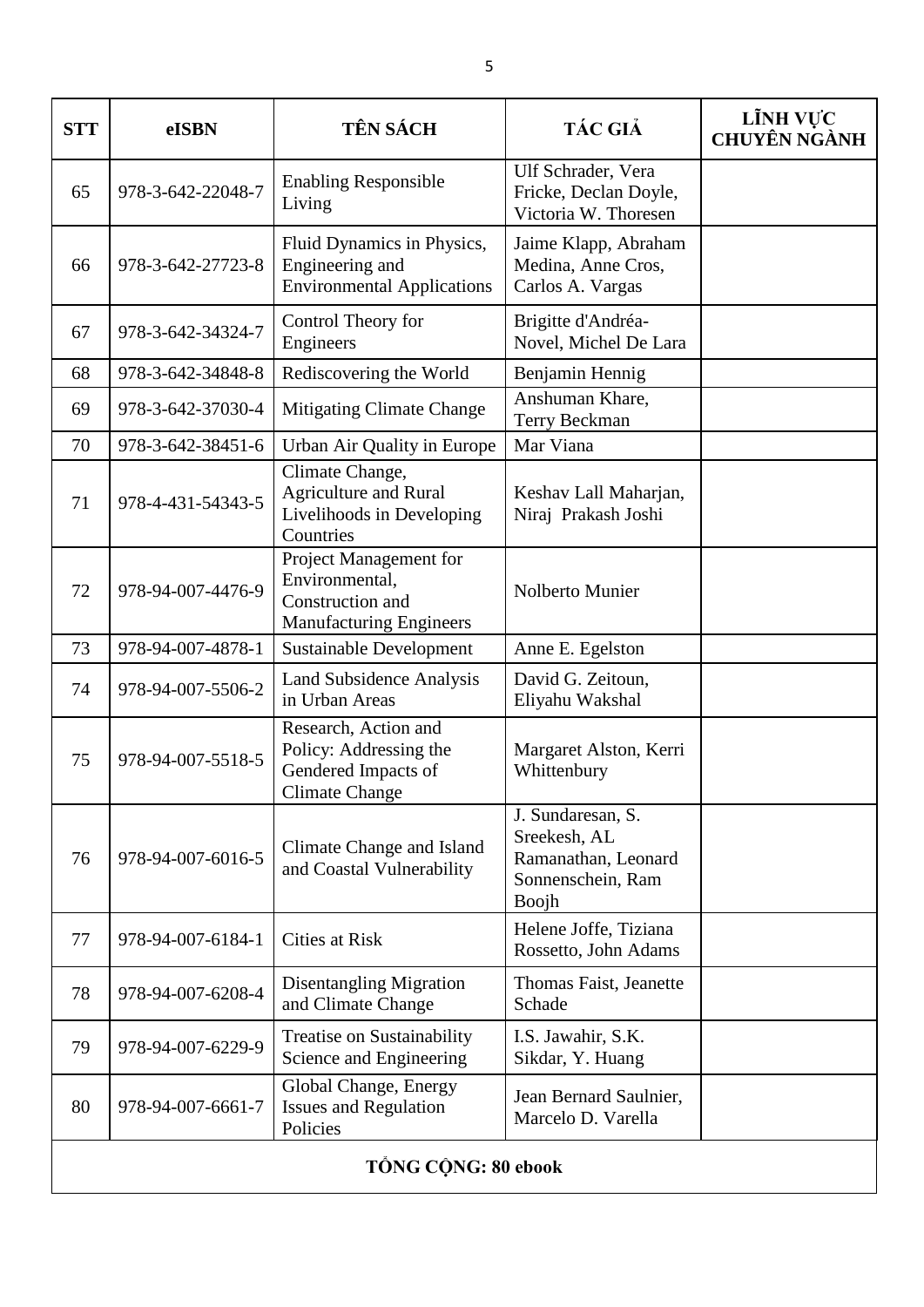## **DANH MỤC SÁCH NGOẠI VĂN BỔ SUNG THEO ĐỀ NGHỊ CỦA KHOA/VIỆN – NĂM 2021**

| <b>STT</b>     | <b>ISBN</b>             | <b>TỰA SÁCH</b>                                                                                  | NĂM XB | HQC<br>PHẦN                               | SÓ<br>LUONG  |  |  |
|----------------|-------------------------|--------------------------------------------------------------------------------------------------|--------|-------------------------------------------|--------------|--|--|
|                |                         | KHOA KIẾN TRỨC                                                                                   |        |                                           |              |  |  |
| $\mathbf{1}$   | 9780714876740           | Atlas of Mid-Century Modern Houses                                                               | 2019   |                                           | $\mathbf{1}$ |  |  |
| $\overline{2}$ | 9781838660697           | <b>Black: Architecture in Monochrome</b>                                                         | 2020   |                                           | 1            |  |  |
| 3              | 9783836557498           | <b>Case Study Houses</b>                                                                         | 2019   |                                           | $\mathbf{1}$ |  |  |
| $\overline{4}$ | 9780714879222           | Ezra Stoller: A Photographic History<br>of Modern American Architecture                          | 2018   | Sách tham<br>Sách tham<br>kế Đồ họa       | 1            |  |  |
| 5              | 9783836571173           | Homes for Our Time                                                                               | 2019   | khảo chung                                | $\mathbf{1}$ |  |  |
| 6              | 9780714876894           | Living in the Desert                                                                             | 2019   |                                           | $\mathbf{1}$ |  |  |
| 7              | 9780714876627           | Mid-Century Modern Architecture<br><b>Travel Guide: East Coast USA</b>                           | 2018   |                                           | 1            |  |  |
| 8              | 9781838660406           | Living on Vacation                                                                               | 2020   |                                           | $\mathbf{1}$ |  |  |
| 9              | 9783836561877           | <b>Tree Houses</b>                                                                               | 2017   |                                           | 1            |  |  |
|                | KHOA KIẾN TRÚC NỘI THẤT |                                                                                                  |        |                                           |              |  |  |
| 10             | 9783836546768           | 1000 Lights                                                                                      | 2013   |                                           | $\mathbf{1}$ |  |  |
| 11             | 9780500519547           | 3D Thinking in Design and<br>Architecture: From Antiquity to the<br>Future                       | 2018   |                                           | 1            |  |  |
| 12             | 9783037682388           | <b>Building to Educate: School</b><br>Architecture & Design                                      | 2018   | khảo chung                                | 1            |  |  |
| 13             | 9780714875194           | Design for Children                                                                              | 2018   |                                           | $\mathbf{1}$ |  |  |
| 14             | 9783836567558           | <b>Interiors Now</b>                                                                             | 2017   |                                           | 1            |  |  |
|                |                         | VIỆN ĐÀO TẠO QUỐC TẾ                                                                             |        |                                           |              |  |  |
| 15             | 9783836550581           | 1000 Record Covers                                                                               | 2014   | HP Chuyên<br>ngành Thiết                  | 1            |  |  |
| 16             | 9783960981022           | 2G No. 76: Bruther                                                                               | 2018   | HP Tu<br>chọn ngành<br>Thiết kế Đô<br>thi | 1            |  |  |
| 17             | 9780500343562           | A Chronology of Architecture: A<br><b>Cultural Timeline from Stone Circles</b><br>to Skyscrapers | 2020   | HP Chuyên<br>ngành Thiết<br>kể Đô thị     | $\mathbf{1}$ |  |  |
| 18             | 9783716518533           | Ancient City Walls in China: A<br>Heritage Recovered                                             | 2019   | HP Chuyên<br>ngành Thiết<br>kể Đô thị     | 1            |  |  |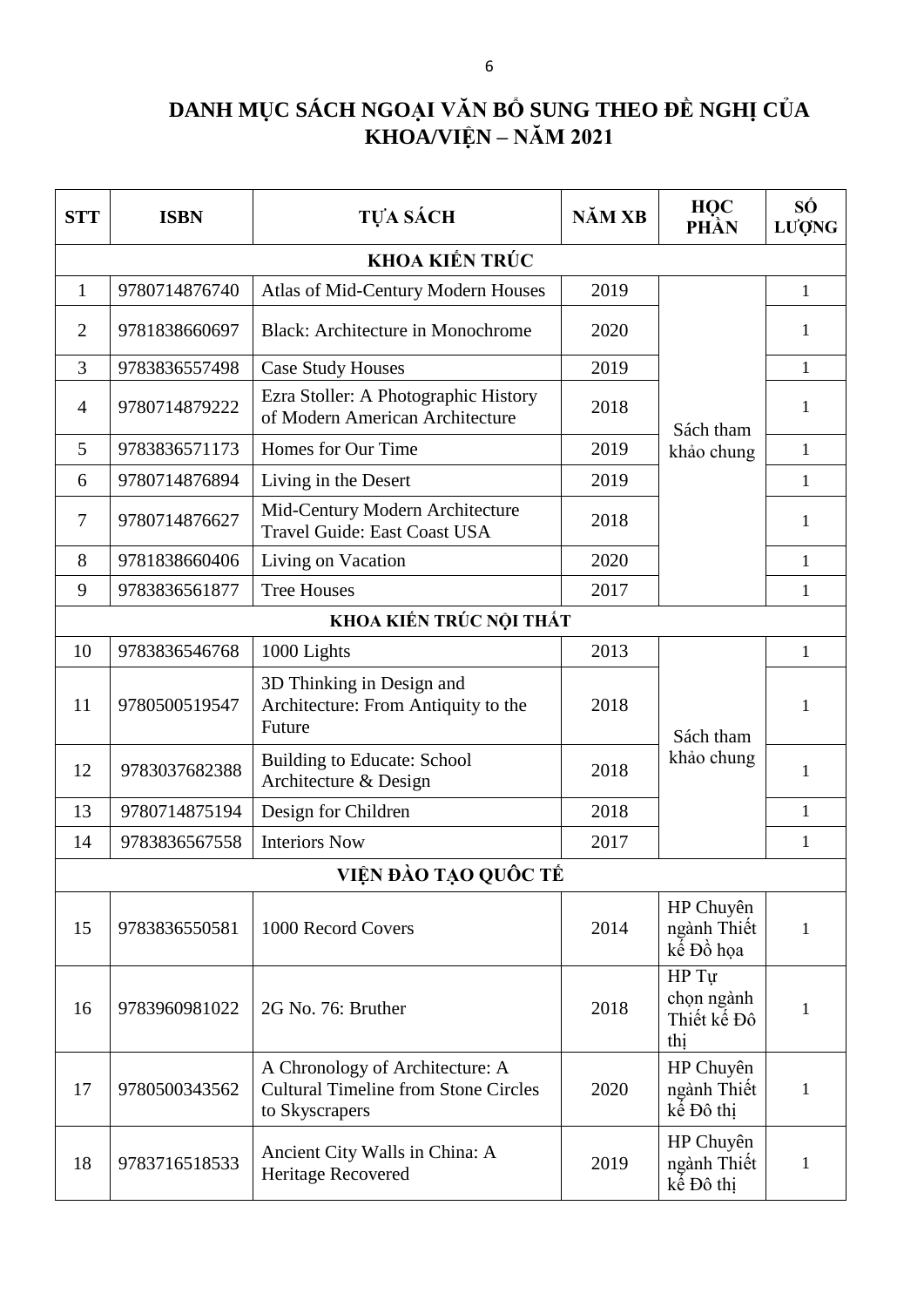| <b>STT</b> | <b>ISBN</b>   | TỰA SÁCH                                                                      | NĂM XB | <b>HOC</b><br>PHẦN                        | SÓ<br>LUQNG  |
|------------|---------------|-------------------------------------------------------------------------------|--------|-------------------------------------------|--------------|
| 19         | 9780500519653 | Andrew Bromberg at Aedas:<br>Buildings, Nature, Cities                        | 2018   | HP Chuyên<br>ngành Thiết<br>kể Đô thi     | $\mathbf{1}$ |
| 20         | 9780500343401 | <b>Architects' Houses</b>                                                     | 2018   | HP Tự<br>chọn ngành<br>Thiết kế Đô<br>thi | 1            |
| 21         | 9783721209808 | Architecture & Human Rights: A<br>Book on Urban Thinking                      | 2018   | HP Chuyên<br>ngành Thiết<br>kể Đô thi     | $\mathbf{1}$ |
| 22         | 9780500343371 | Architecture Inside + Out : 50 Iconic<br><b>Buildings in Detail</b>           | 2018   | HP Co sở<br>ngành Thiết<br>kể Đô thi      | $\mathbf{1}$ |
| 23         | 9781760760151 | Australia Modern                                                              | 2020   | HP Chuyên<br>ngành Thiết<br>kế Đô thi     | $\mathbf{1}$ |
| 24         | 9783945852316 | Balkrishna Doshi: Architecture for the<br>People                              | 2019   | HP Tu<br>chọn ngành<br>Thiết kế Đô<br>thi | $\mathbf{1}$ |
| 25         | 9783777432021 | <b>Bauhaus Dessau Architecture</b>                                            | 2019   | HP Co sở<br>ngành Thiết<br>kể Đô thị      | $\mathbf{1}$ |
| 26         | 9783836557399 | Big, Hot to Cold                                                              | 2015   | HP Chuyên<br>ngành Thiết<br>kế Đô thị     | $\mathbf{1}$ |
| 27         | 9783037682517 | Bricks Now & Then: The Oldest Man-<br><b>Made Building Material</b>           | 2020   | HP Co sở<br>ngành Thiết<br>kế Đô thị      | $\mathbf{1}$ |
| 28         | 9780714877778 | <b>Bubbletecture: Inflatable Architecture</b><br>and Design                   | 2019   | HP Chuyên<br>ngành Thiết<br>kế Đô thị     | $\mathbf{1}$ |
| 29         | 9783037682371 | Building Berlin, Vol 7: The Latest<br>Architecture In and Out of the Capital  | 2018   | HP Chuyên<br>ngành Thiết<br>kể Đô thi     | $\mathbf{1}$ |
| 30         | 9783037682487 | Building Berlin, Vol. 8: The latest<br>architecture in and out of the capital | 2019   | HP Chuyên<br>ngành Thiết<br>kể Đô thi     | $\mathbf{1}$ |
| 31         | 9780500295502 | <b>Building St Paul's</b>                                                     | 2020   | HP Tu<br>chọn ngành<br>Thiết kế Đô<br>thị | $\mathbf{1}$ |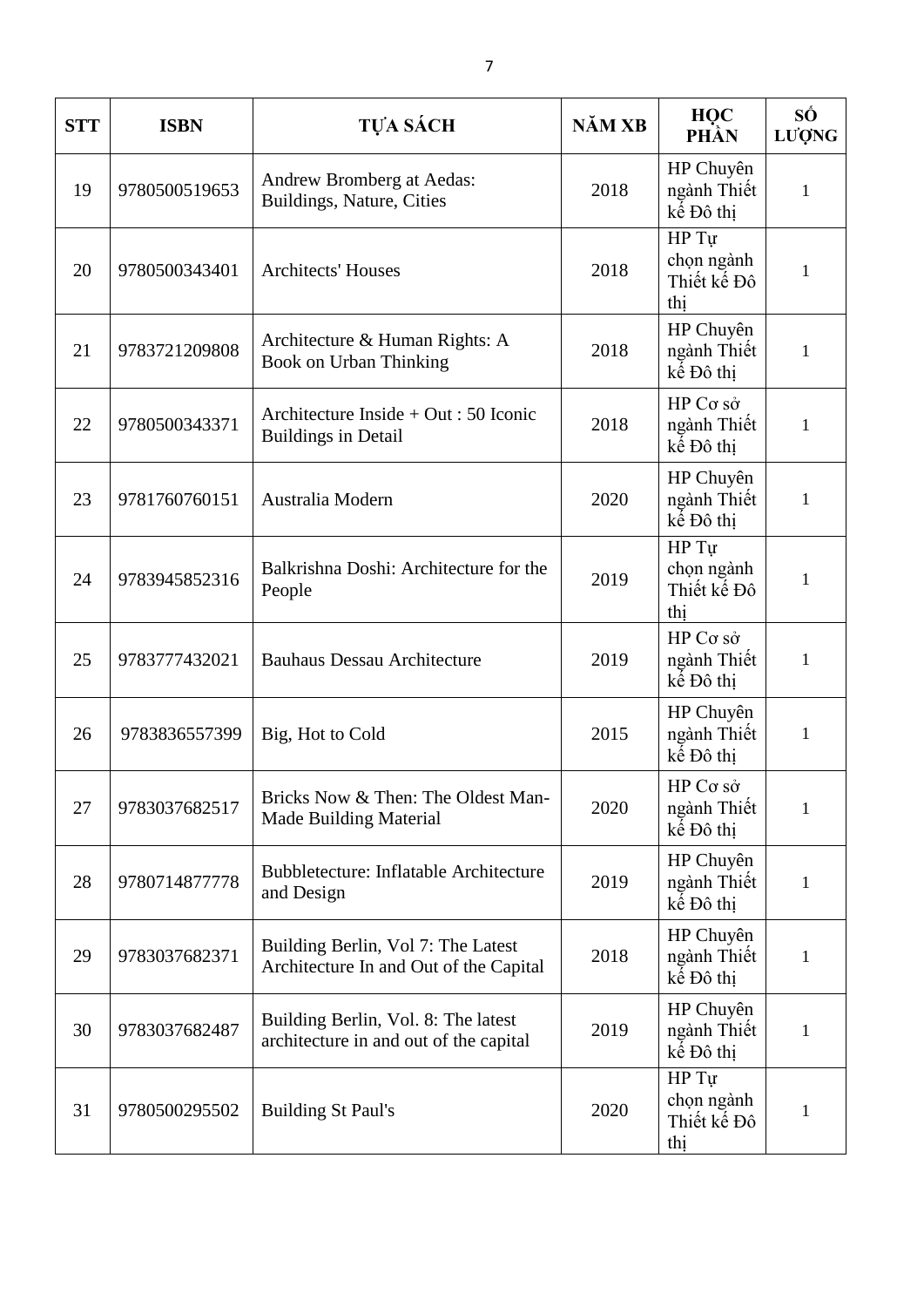| <b>STT</b> | <b>ISBN</b>   | TỰA SÁCH                                                            | NĂM XB | <b>HOC</b><br>PHẦN                        | SÓ<br>LUQNG  |
|------------|---------------|---------------------------------------------------------------------|--------|-------------------------------------------|--------------|
| 32         | 9780500343296 | Casa Moderna: Latin American Living                                 | 2018   | HP Chuyên<br>ngành Thiết<br>kể Đô thị     | 1            |
| 33         | 9789492311368 | Clive Wilkinson: The Theatre of Work                                | 2019   | HP Tự<br>chọn ngành<br>Thiết kế Đô<br>thi | 1            |
| 34         | 9783037682425 | Coffee Love: Café Design & Stories                                  | 2018   | HP Cσ sở<br>ngành Thiết<br>kể Đô thị      | $\mathbf{1}$ |
| 35         | 9783037682418 | Company Gardens: Green Spaces for<br>Retreat & Inspiration          | 2018   | HP Co sở<br>ngành Thiết<br>kể Đô thị      | 1            |
| 36         | 9781760760410 | Concrete Houses: The Poetics of Form                                | 2019   | HP Cσ sở<br>ngành Thiết<br>kể Đô thi      | 1            |
| 37         | 9780500519202 | <b>Courtyard Living: Contemporary</b><br>Houses of the Asia-Pacific | 2019   | HP Co sở<br>ngành Thiết<br>kể Đô thi      | 1            |
| 38         | 9780500294543 | David Chipperfield Architects                                       | 2018   | HP Tự<br>chọn ngành<br>Thiết kế Đô<br>thi | $\mathbf{1}$ |
| 39         | 9783037682289 | Design Solutions for Urban<br>Densification                         | 2018   | HP Chuyên<br>ngành Thiết<br>kể Đô thị     | 1            |
| 40         | 9780500294888 | Drawing for Landscape Architecture:<br>Sketch to Screen to Site     | 2019   | HP Cσ sở<br>ngành Thiết<br>kể Đô thị      | 1            |
| 41         | 9780500343548 | Eileen Gray: Her Life and Work                                      | 2019   | HP Tự<br>chọn ngành<br>Thiết kế Đô<br>thi | $\mathbf{1}$ |
| 42         | 9780714878034 | Elemental                                                           | 2018   | HP Tu<br>chọn ngành<br>Thiết kế Đô<br>thi | 1            |
| 43         | 9783777430997 | Form and Light: From Bauhaus to Tel<br>Aviv                         | 2018   | HP Chuyên<br>ngành Thiết<br>kể Đô thị     | $\mathbf{1}$ |
| 44         | 9782869251380 | Freeing Architecture                                                | 2018   | HP Chuyên<br>ngành Thiết<br>kế Đô thị     | $\mathbf{1}$ |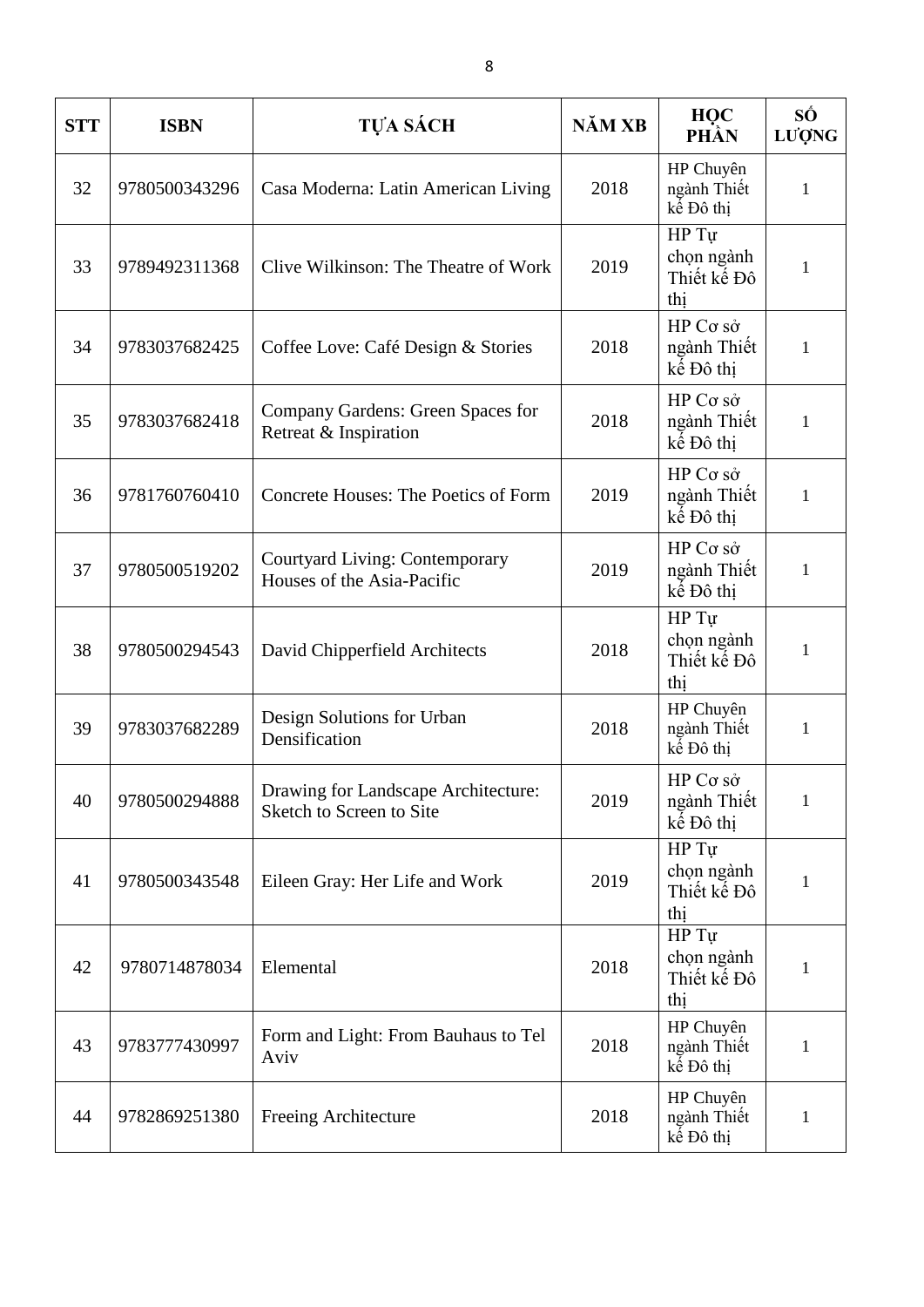| <b>STT</b> | <b>ISBN</b>   | <b>TỰA SÁCH</b>                                                                                                                   | NĂM XB | HQC<br>PHẦN                               | SÓ<br>LUONG  |
|------------|---------------|-----------------------------------------------------------------------------------------------------------------------------------|--------|-------------------------------------------|--------------|
| 45         | 9783721210064 | Graphic Design Manual: Principles<br>and Practice                                                                                 | 2019   | HP Chuyên<br>ngành Thiết<br>kế Đồ họa     | $\mathbf{1}$ |
| 46         | 9780500295595 | Graphic Design School: A Foundation<br><b>Course for Graphic Designers</b><br>Working in Print, Moving Image and<br>Digital Media | 2020   | HP Chuyên<br>ngành Thiết<br>kế Đồ họa     | $\mathbf{1}$ |
| 47         | 9783836522205 | Green Architecture                                                                                                                | 2018   | HP Chuyên<br>ngành Thiết<br>kể Đô thi     | 1            |
| 48         | 9780714876122 | <b>Green Escapes</b>                                                                                                              | 2018   | HP Chuyên<br>ngành Thiết<br>kể Đô thi     | $\mathbf{1}$ |
| 49         | 9783777433073 | Hans Döllgast, Karljosef Schattner,<br>Josef Wiedemann: Creative<br>Reconstruction                                                | 2019   | HP Tu<br>chọn ngành<br>Thiết kế Đô<br>thi | 1            |
| 50         | 9783777432762 | Haus am Horn: Bauhaus Architecture<br>in Weimar                                                                                   | 2019   | HP Cσ sở<br>ngành Thiết<br>kể Đô thị      | $\mathbf{1}$ |
| 51         | 9783037682302 | Healing Architecture 2004-2017:<br>Forschung und Lehre - Research and<br>Teaching                                                 | 2018   | HP Co sở<br>ngành Thiết<br>kể Đô thị      | $\mathbf{1}$ |
| 52         | 9783775744287 | In Statu Quo: Structures of<br>Negotiation                                                                                        | 2018   | HP Co sở<br>ngành Thiết<br>kế Đô thị      | $\mathbf{1}$ |
| 53         | 9783037682357 | Inspired & Inspiring: Labs, Studios<br>and Workshops for Creative Minds                                                           | 2018   | HP Cσ sở<br>ngành Thiết<br>kể Đô thị      | $\mathbf{1}$ |
| 54         | 9780500343425 | Kengo Kuma: Complete Works                                                                                                        | 2018   | HP Tu<br>chọn ngành<br>Thiết kế Đô<br>thi | $\mathbf{1}$ |
| 55         | 9781838660840 | Living in the Mountains                                                                                                           | 2020   | HP Chuyên<br>ngành Thiết<br>kể Đô thị     | $\mathbf{1}$ |
| 56         | 9783836545303 | Logo Modernism                                                                                                                    | 2015   | HP Chuyên<br>ngành Thiết<br>kế Đồ họa     | $\mathbf{1}$ |
| 57         | 9782370740816 | Louvre Abu Dhabi: The Story of an<br>Architectural Project                                                                        | 2019   | HP Tu<br>chọn ngành<br>Thiết kế Đô<br>thi | 1            |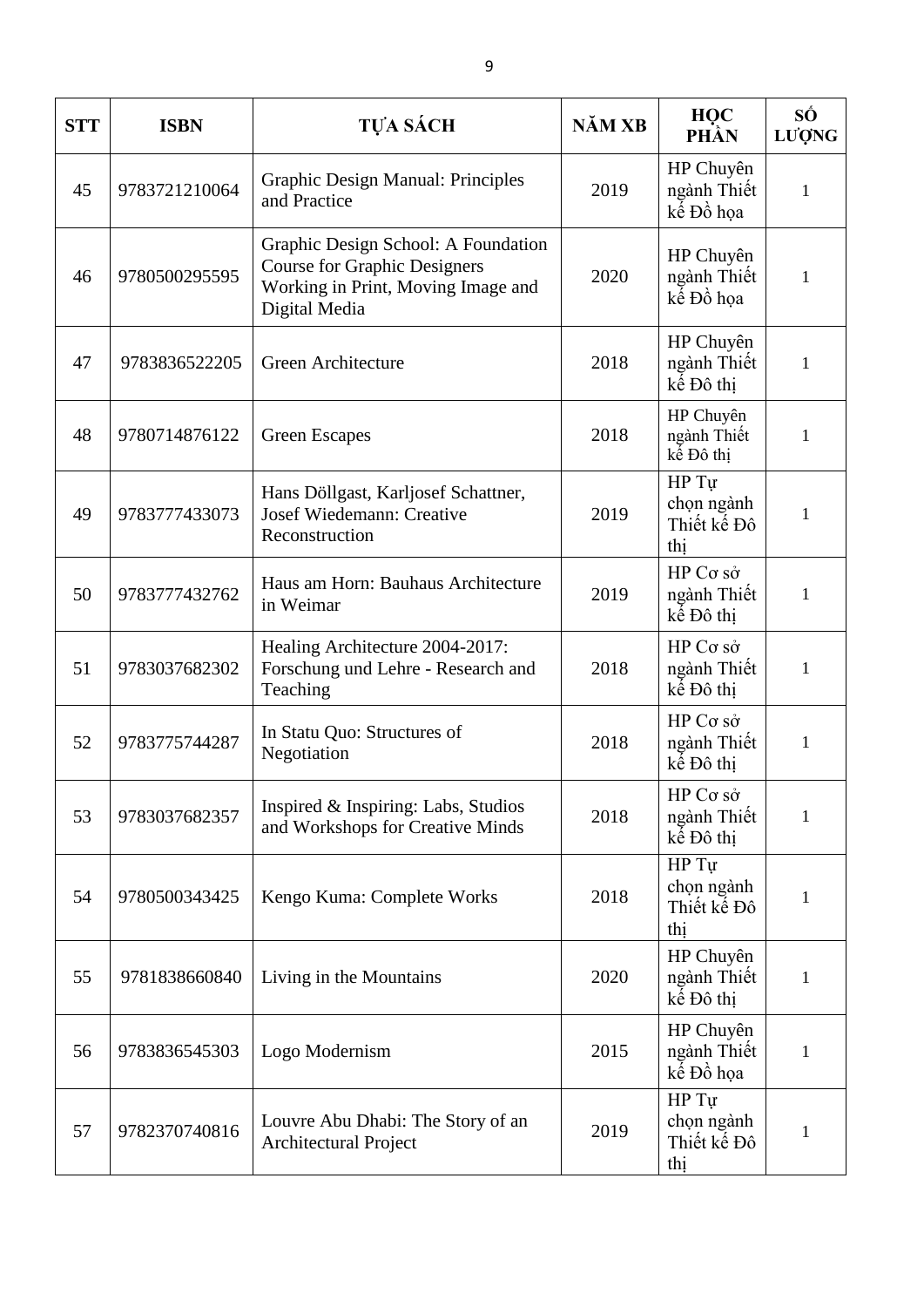| <b>STT</b> | <b>ISBN</b>   | <b>TỰA SÁCH</b>                                                                            | NĂM XB | <b>HOC</b><br>PHẦN                                       | SÓ<br>LUỌNG  |
|------------|---------------|--------------------------------------------------------------------------------------------|--------|----------------------------------------------------------|--------------|
| 58         | 9783037682340 | Makeover: Conversions and<br><b>Extensions of Homes and Residential</b><br><b>Spaces</b>   | 2018   | HP Cσ sở<br>ngành Thiết<br>kể Đô thi                     | $\mathbf{1}$ |
| 59         | 9780500021316 | <b>Making Marks: Architects'</b><br><b>Sketchbooks - The Creative Process</b>              | 2019   | HP Co sở<br>ngành Thiết<br>kể Đô thi                     | $\mathbf{1}$ |
| 60         | 9781838660703 | <b>Materialising Colour</b>                                                                | 2020   | HP Chuyên<br>ngành Thiết<br>kể Đô thị                    | $\mathbf{1}$ |
| 61         | 9781838661069 | Mies                                                                                       | 2020   | HP Tu<br>chọn ngành<br>Thiết kế Đô<br>thi                | $\mathbf{1}$ |
| 62         | 9780500343531 | Model City Pyongyang                                                                       | 2019   | HP Chuyên<br>ngành Thiết<br>kể Đô thi                    | 1            |
| 63         | 9780500022764 | National Museum of Qatar                                                                   | 2020   | HP Tự<br>chọn ngành<br>Thiết kế Đô<br>thi                | $\mathbf{1}$ |
| 64         | 9780500343388 | New Chinese Architecture: Twenty<br>Women Building the Future                              | 2019   | HP Chuyên<br>ngành Thiết<br>kể Đô thị                    | $\mathbf{1}$ |
| 65         | 9789492311344 | Night Fever 6: Hospitality Design                                                          | 2019   | HP Tự<br>chọn ngành<br>Thiết kế Đô<br>thi                | $\mathbf{1}$ |
| 66         | 9788857240398 | Parallels: Gustav Vigeland and his<br>Contemporaries Rodin, Meunier,<br>Bourdelle, Maillol | 2019   | HP Tu<br>chọn ngành<br>Thiết kế Đô<br>thi                | $\mathbf{1}$ |
| 67         | 9782869251434 | Paul Virilio and Diller Scofidio +<br>Renfro: EXIT                                         | 2020   | $HP$ $\overline{Tu}$<br>chọn ngành<br>Thiết kế Đô<br>thi | $\mathbf{1}$ |
| 68         | 9783775745178 | Peter M. Cook: Edo                                                                         | 2019   | HP Tu<br>chọn ngành<br>Thiết kế Đô<br>thi                | 1            |
| 69         | 9780714878126 | Postmodern Architecture: Less Is A<br><b>B</b> ore                                         | 2020   | HP Cσ sở<br>ngành Thiết<br>kể Đô thị                     | $\mathbf{1}$ |
| 70         | 9783775746557 | Phylum H : Brunet Saunier<br>Architecture on Healthcare                                    | 2020   | HP Tự<br>chọn ngành<br>Thiết kế Đô<br>thi                | 1            |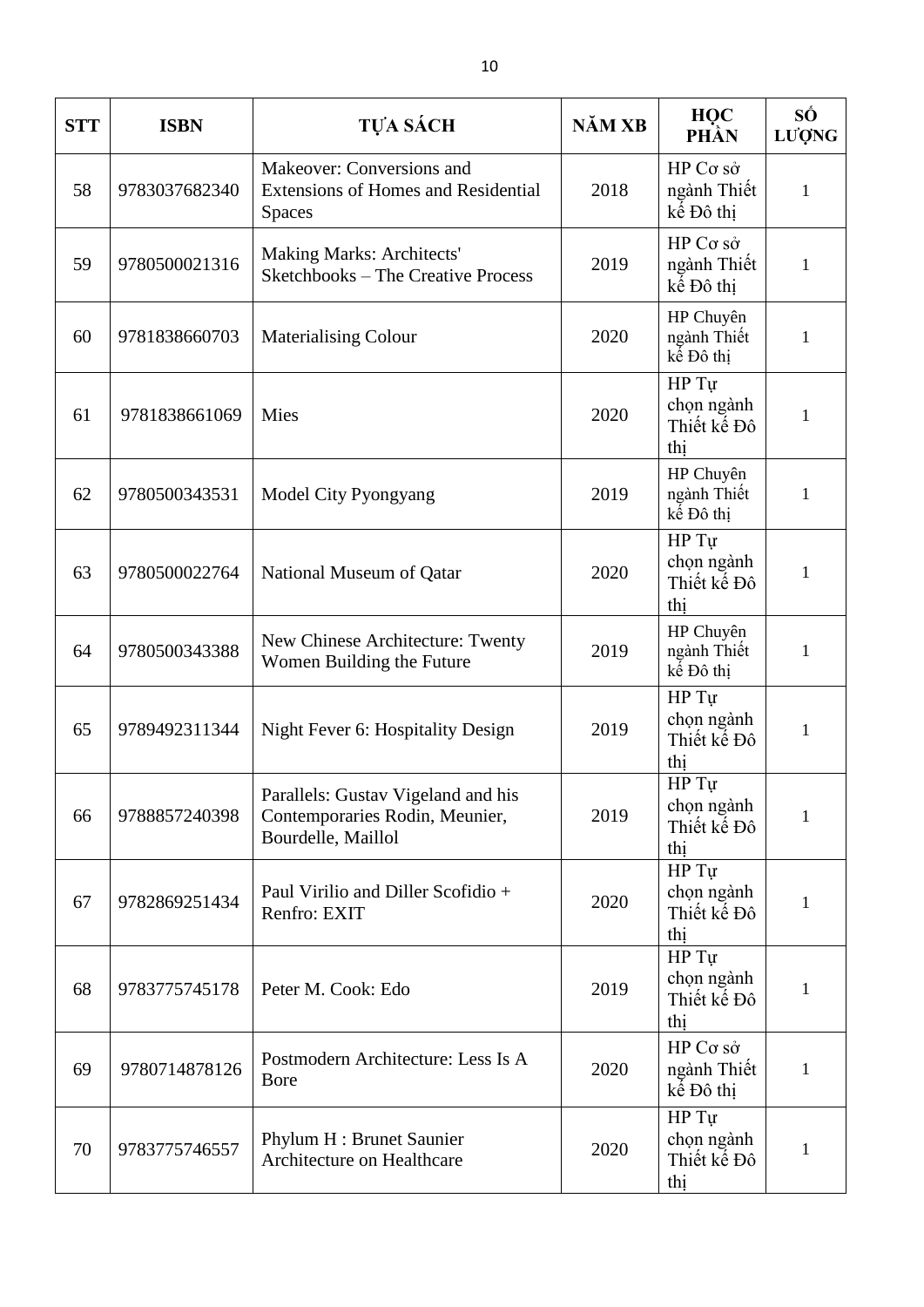| <b>STT</b> | <b>ISBN</b>   | TỰA SÁCH                                                                | NĂM XB | HQC<br>PHÀN                               | SÓ<br>LUONG  |
|------------|---------------|-------------------------------------------------------------------------|--------|-------------------------------------------|--------------|
| 71         | 9783777430973 | Qatari Style: Unexpected Interiors                                      | 2019   | HP Tu<br>chọn ngành<br>Thiết kế Đô<br>thi | 1            |
| 72         | 9780714876832 | Red: Architecture in Monochrome                                         | 2018   | HP Cσ sở<br>ngành Thiết<br>kế Đô thị      | $\mathbf{1}$ |
| 73         | 9780714878027 | Ruin and Redemption in Architecture                                     | 2019   | HP Cσ sở<br>ngành Thiết<br>kế Đô thị      | $\mathbf{1}$ |
| 74         | 9780500343418 | Santiago Calatrava: Drawing,<br>Building, Reflecting                    | 2018   | HP Tu<br>chọn ngành<br>Thiết kế Đô<br>thi | $\mathbf{1}$ |
| 75         | 9781999858377 | Sensing Place: What is the Point of<br>Architecture?                    | 2019   | HP Tu<br>chọn ngành<br>Thiết kế Đô<br>thi | 1            |
| 76         | 9783836532204 | Shigeru Ban: Complete Works 1985-<br>2015                               | 2015   | HP Tự chọn<br>ngành Thiết<br>kể Đô thi    | $\mathbf{1}$ |
| 77         | 9783037682531 | <b>Single-Family Houses: Contemporary</b><br>Homes in Germany           | 2019   | HP Tự<br>chọn ngành<br>Thiết kế Đô<br>thi | $\mathbf{1}$ |
| 78         | 9780714879253 | Stone                                                                   | 2019   | HP Cσ sở<br>ngành Thiết<br>kể Đô thi      | 1            |
| 79         | 9781838660543 | <b>Studio Gang</b>                                                      | 2020   | HP Tu<br>chọn ngành<br>Thiết kế Đô<br>thi | $\mathbf{1}$ |
| 80         | 9781906257293 | Style and Epoch: Issues in Modern<br>Architecture                       | 2019   | HP Chuyên<br>ngành Thiết<br>kể Đô thị     | 1            |
| 81         | 9781633450561 | <b>Structured Lineages: Learning from</b><br>Japanese Structural Design | 2019   | HP Co sở<br>ngành Thiết<br>kể Đô thi      | $\mathbf{1}$ |
| 82         | 9782080204042 | Tadao Ando: Endeavours                                                  | 2019   | HP Tu<br>chọn ngành<br>Thiết kế Đô<br>thi | 1            |
| 83         | 9780500343364 | The Architecture Concept Book                                           | 2018   | HP Chuyên<br>ngành Thiết<br>kể Đô thị     | $\mathbf{1}$ |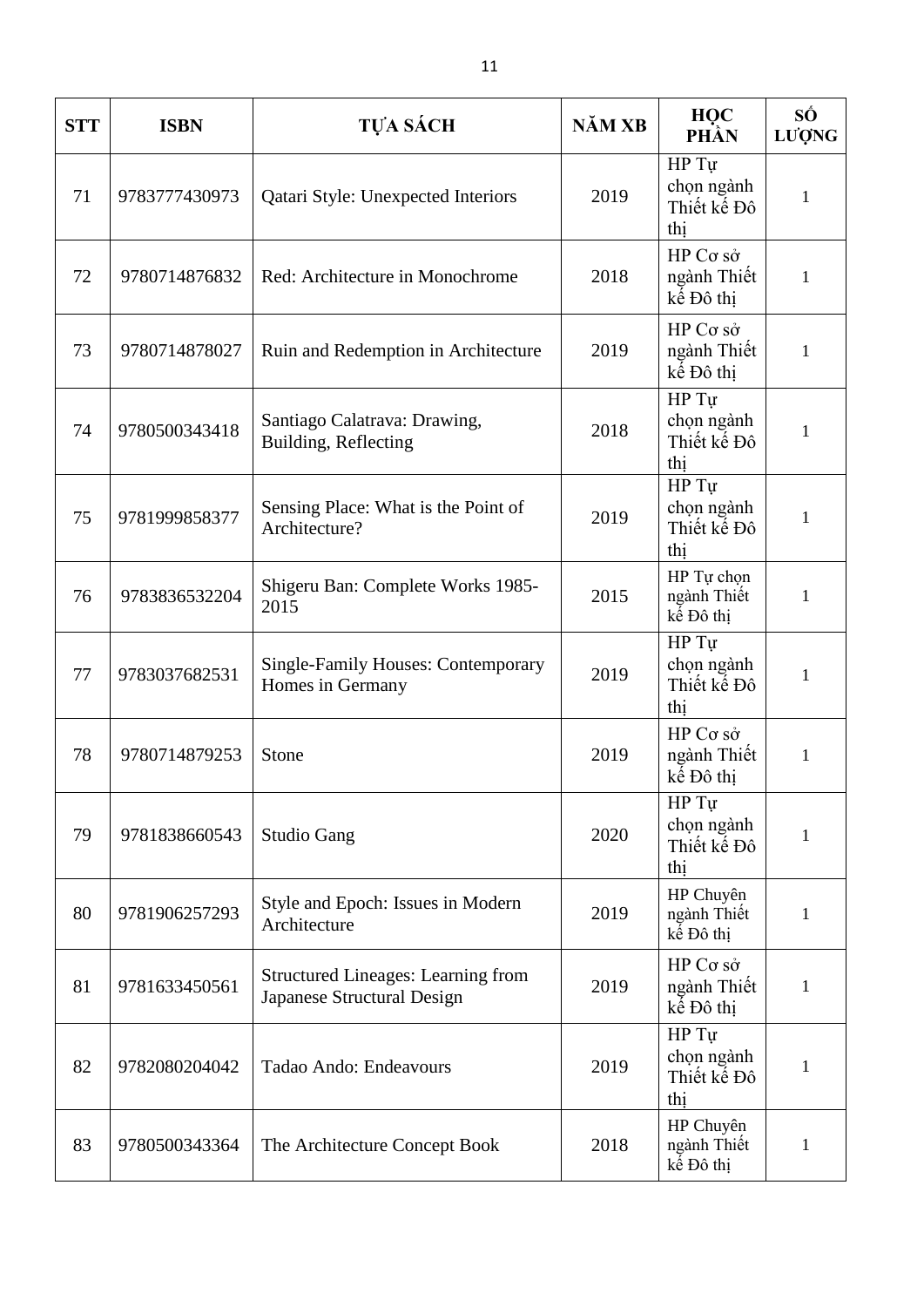| <b>STT</b> | <b>ISBN</b>   | <b>TỰA SÁCH</b>                                                                                  | NĂM XB | <b>HOC</b><br>PHẦN                        | SÓ<br>LUQNG  |
|------------|---------------|--------------------------------------------------------------------------------------------------|--------|-------------------------------------------|--------------|
| 84         | 9781913119003 | The Art of Conversation                                                                          | 2019   | HP Co sò<br>ngành Thiết<br>kể Đô thi      | $\mathbf{1}$ |
| 85         | 9780500343579 | The Art of Earth Architecture: Past,<br>Present, Future                                          | 2019   | HP Chuyên<br>ngành Thiết<br>kể Đô thị     | $\mathbf{1}$ |
| 86         | 9781908970381 | The Art of Rodin                                                                                 | 2018   | HP Chuyên<br>ngành Thiết<br>kế Đồ họa     | $\mathbf{1}$ |
| 87         | 9780500519967 | The Artists Who Will Change the<br>World                                                         | 2018   | HP Chuyên<br>ngành Thiết<br>kế Đồ họa     | $\mathbf{1}$ |
| 88         | 9780500021941 | The Contemporary House                                                                           | 2018   | HP Co sở<br>ngành Thiết<br>kể Đô thi      | $\mathbf{1}$ |
| 89         | 9781838660260 | The Gardener's Garden                                                                            | 2020   | HP Chuyên<br>ngành Thiết<br>kể Đô thi     | $\mathbf{1}$ |
| 90         | 9781838660772 | The High Line                                                                                    | 2020   | HP Chuyên<br>ngành Thiết<br>kể Đô thị     | 1            |
| 91         | 9780500293942 | The Iconic House: Architectural<br><b>Masterworks Since 1900</b>                                 | 2018   | HP Co sở<br>ngành Thiết<br>kể Đô thị      | $\mathbf{1}$ |
| 92         | 9780500294475 | The Interior Design Course:<br>Principles, Practices and Techniques<br>for the Aspiring Designer | 2018   | HP Cσ sở<br>ngành Thiết<br>kể Đô thi      | $\mathbf{1}$ |
| 93         | 9788857239026 | The Place That Remains: Recounting<br>the Unbuilt Territory                                      | 2019   | HP Chuyên<br>ngành Thiết<br>kể Đô thi     | $\mathbf{1}$ |
| 94         | 9783777431277 | Uta Reinhardt: Surface                                                                           | 2019   | HP Tu<br>chọn ngành<br>Thiết kế Đô<br>thi | 1            |
| 95         | 9789492311382 | We Build Drawings                                                                                | 2020   | HP Cσ sở<br>ngành Thiết<br>kể Đô thị      | $\mathbf{1}$ |
| 96         | 9783836572675 | Web Design                                                                                       | 2019   | HP Chuyên<br>ngành Thiết<br>kế Đồ họa     | $\mathbf{1}$ |
| 97         | 9783037682401 | When a Factory Becomes a Home:<br><b>Adaptive Reuse for Living</b>                               | 2018   | HP Chuyên<br>ngành Thiết<br>kế Đô thị     | 1            |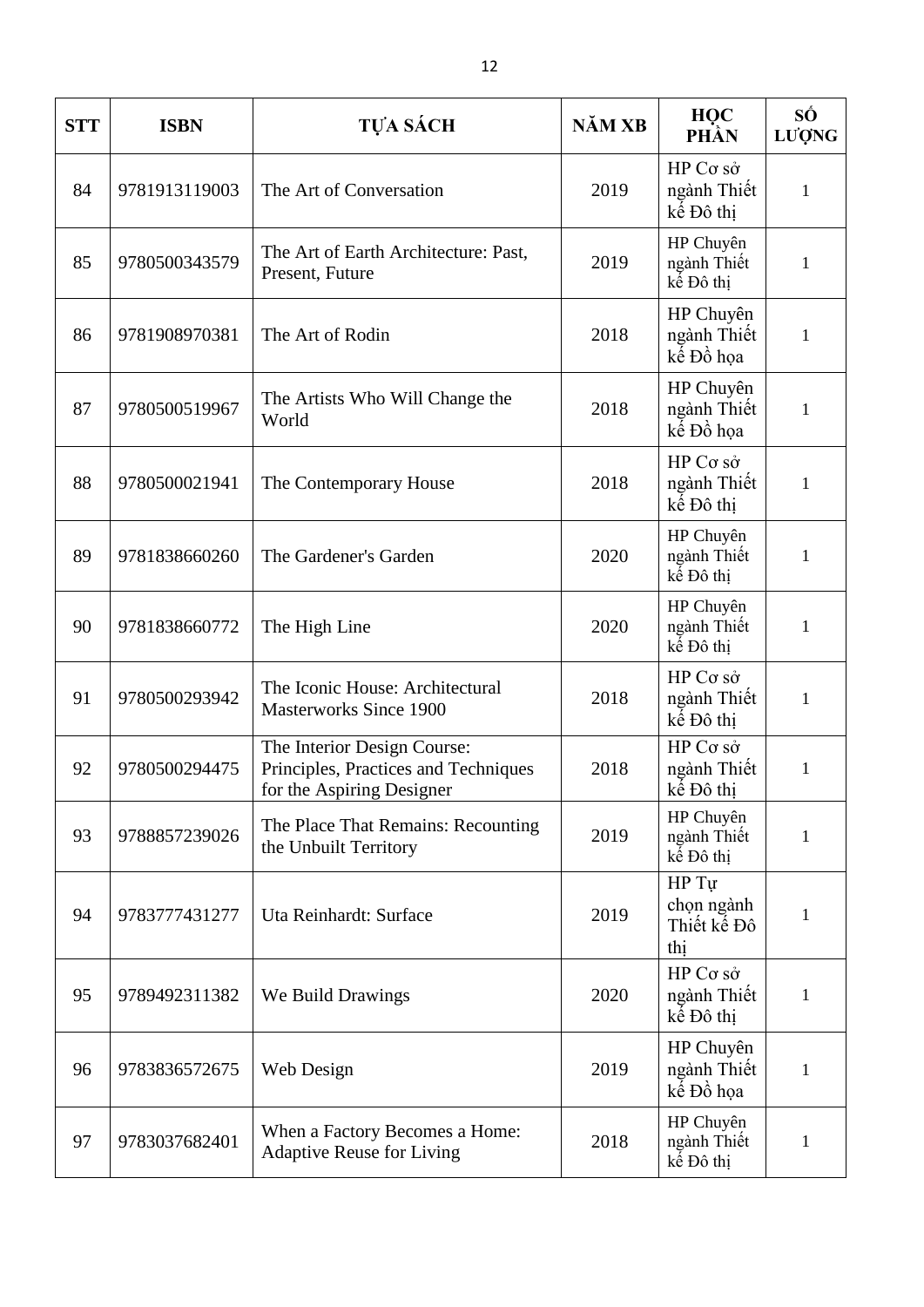| <b>STT</b>    | <b>ISBN</b>   | TỰA SÁCH                                                                                                | NĂM XB | <b>HOC</b><br>PHẦN                                                        | SÓ<br>LUQNG  |  |  |  |
|---------------|---------------|---------------------------------------------------------------------------------------------------------|--------|---------------------------------------------------------------------------|--------------|--|--|--|
| 98            | 9780714879260 | Where Architects Sleep                                                                                  | 2020   | HP Tu<br>chọn ngành<br>Thiết kế Đô<br>thi                                 | 1            |  |  |  |
| 99            | 9783037682326 | Where Architects Stay in Europe:<br><b>Lodgings for Design Enthusiasts</b>                              | 2018   | HP Tu<br>chọn ngành<br>Thiết kế Đô<br>thi                                 | 1            |  |  |  |
| 100           | 9780500519837 | <b>White Houses</b>                                                                                     | 2019   | HP Tu<br>chọn ngành<br>Thiết kế Đô<br>thi                                 | $\mathbf{1}$ |  |  |  |
| 101           | 9783037682500 | Wood Works: Sustainability,<br>Versatility, Stability                                                   | 2019   | HP Tu<br>chọn ngành<br>Thiết kế Đô<br>thị                                 | $\mathbf{1}$ |  |  |  |
| 102           | 9783775744256 | Work, Body, Leisure                                                                                     | 2018   | HP Tu<br>chọn ngành<br>Thiết kế Đô<br>thi                                 | 1            |  |  |  |
| 103           | 9783037682333 | Young Visionaries: The New<br><b>Generation of Architects</b>                                           | 2018   | HP Cσ sở<br>ngành Thiết<br>kể Đô thi                                      | $\mathbf{1}$ |  |  |  |
| 104           | 9783836572439 | Zaha Hadid: Complete Works 1979-<br>Today                                                               | 2019   | HP Tự chọn<br>ngành Thiết<br>kể Đô thi                                    | $\mathbf{1}$ |  |  |  |
| TÀI LIỆU KHÁC |               |                                                                                                         |        |                                                                           |              |  |  |  |
| 105           | 9780387922911 | Advances in Urban Ecology:<br><b>Integrating Humans and Ecological</b><br>Processes in Urban Ecosystems | 2008   | HP Bảo vệ<br>môi trường<br>đô thị -<br>Khoa<br><b>KTHTĐT</b>              | 1            |  |  |  |
| 106           | 9780470740477 | <b>Study Skills For Dummies</b>                                                                         | 2009   | HP Kỹ<br>năng bản<br>thân - Khoa<br>Quy hoach<br>và Khoa<br><b>KTHTĐT</b> | 1            |  |  |  |
| 107           | 9783527338047 | Biochemical Engineering: A Textbook<br>for Engineers, Chemists and<br><b>Biologists</b>                 | 2015   | HP Hóa<br>nước vi<br>sinh - Khoa<br><b>KTHTĐT</b>                         | 1            |  |  |  |
| 108           | 9780750665254 | Dictionary of Water and Waste<br>Management                                                             | 2005   | $HP K\tilde{y}$<br>thuật môi<br>trường -<br>Khoa<br><b>KTHTĐT</b>         | 1            |  |  |  |